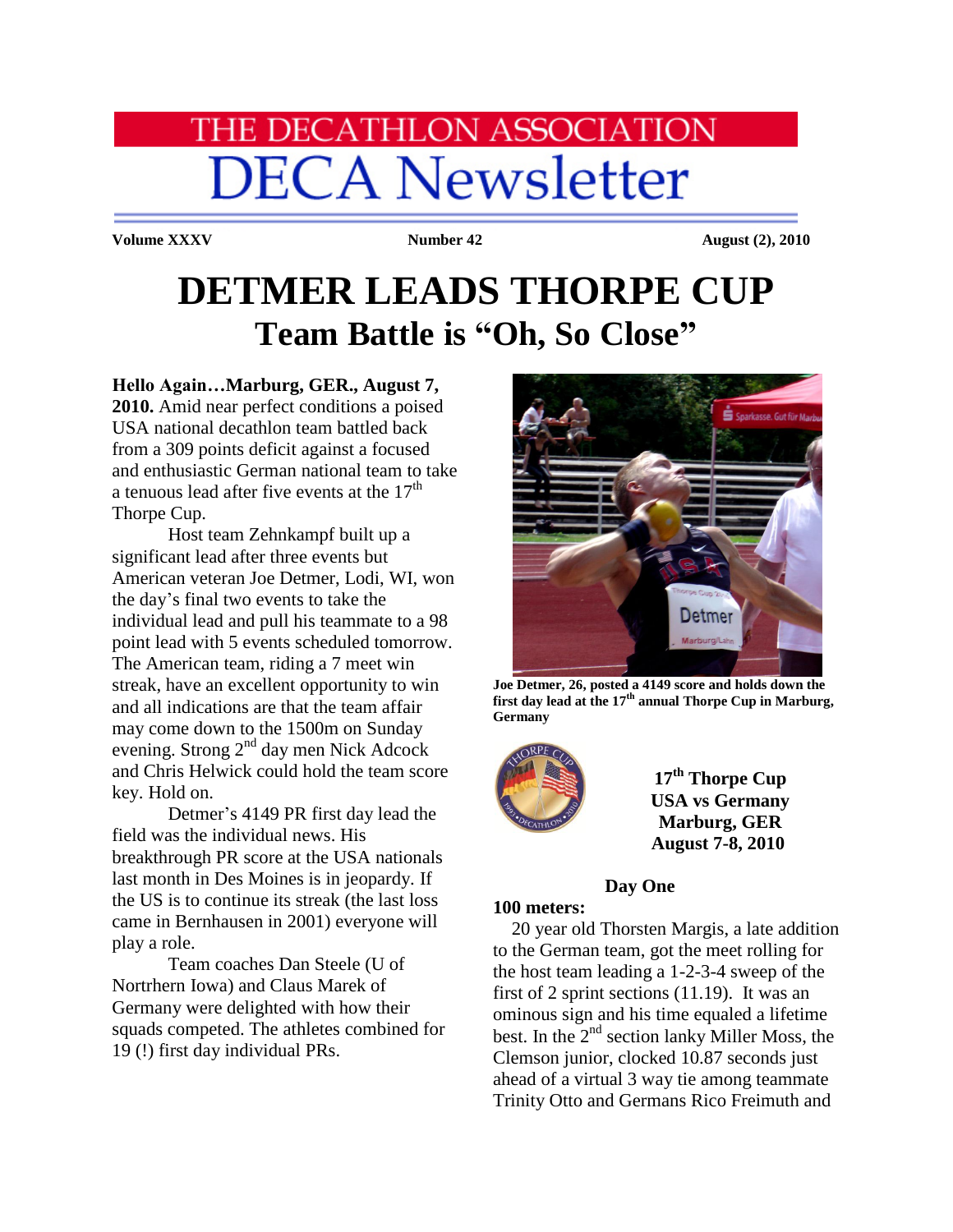Simon Hechler. All clocked 10.89 seconds. Joe Detmer,  $2<sup>nd</sup>$  a year ago behind Tom Pappas, was  $5<sup>th</sup>$ , half a step back in a fine 10.91 seconds. Team Zehnkampf ran itself to an 42 point 5 man lead. Mark Jellison pulled up in the sprint but continued to protect a scoring position.

*After One: Moss 890, Otto, Freim, Hech 885, Detm 881.*

#### *TeamUSA 4242, GER 4284 = -42*  **Long Jump:**

The host team extended their overall lead by going 1-2-3-4 in the long jump with its oldest member, 26 year old Patrick Spinner of LG Orteneau Nord, getting a PR 7.53m/24- 8 ½. Mattias Prey, 22, managed 7.45m/24-5½, Niles Büker got 7.43m/24-4½ and 23 year old Rico Freimuth also posted a lifetime best, 7.41m/24-3¾. But the US team did not roll over. Joe Detmer PR'd at 7.39m/24-3 and Miller Moss missed his career best by a single cm, 7.15m/23-5½. Conditions were excellent and the large and enthusiastic crowd helped. Team Zehnkampf pushed its overall lead to 197 points.

*After Two: Büke 1799,Frei 1798, Detm 1789, Spin 1756.*

*Team: USA 8593, GER 8790 = - 197* **Shot Put:**

The host team's overall lead bulged to 309 points as Prey won the event at 14.61m/ 47-11¼ just missing a PR. Two of his teammates did so as well. Trinity Otto's 13.54m/44-5 led the visitors. Moss was one foot down on his own lifetime best. *After Three: Prey 2489, Büke 2477, Spin 2441, Otto2439, Moss2409, Detm 2400. Team: USA 11,862, GER 12,171 = - 309*

#### **High Jump:**

Three of the Germans recorded lifetime bests here: Freimuth (1.94m/6-4¼), Hechler (1.91m/6-3¼) and Lars Niklas Heinke (1.85m/6-3⁄4). But the USA mounted a serious comeback and Chris Helwick, still a bit gimpy from a leg injury at the USA nationals and Detmer, won the event at

2.00m/6-6¾. Moss too pushed his career best and managed 1.94m/6-4¼. When the dust cleared the Americans had carved all but 43 points out of the overall lead and Detmer had literally leaped into the individual lead. This was some meet. There was a different leader after each of the first 4 events and the meet was now a virtual dead heat! *After Four: Detm 3203, Büke 3173, Spin 3164, Otto 3162, Moss & Frei 3158. Team: USA 15,663, GER 15,706* **400 meters:**



**Miller Moss (left) and Joe Detmer (right), coming off final curve, ran terrific 400m times in the 2nd race.**

WOW! What an event. In the second race Miller Moss took it out very fast and he dragged Detmer thru 200m at 22.0! Detmer took the lead coming off the final curve and both he and Moss dragged the Germans to very fast clockings. Detmer led the charging Moss to the finish winning in 47.24 to Moss's 47.52. In the final straight of the  $2<sup>nd</sup>$  400m race the American team took the overall lead for the first time. Detmer extended his lead to score 4149 at the break, 58 up on Moss.

Five members of Team Zehnkampf PR'd here (Büker 48.50, Freimuth 48.68, Heinecke 49.33, Spinner 49.51, and Prey 50.15). But the story was how well the American team ran. Otto PR'd at 48.73 (and moved to 4<sup>rd</sup> overall), Nick Adcock, mostly silent up until now, blasted a 48.81. *After Five: Detm 4149, Moss 4091, Büke 4058, Otto 4036*